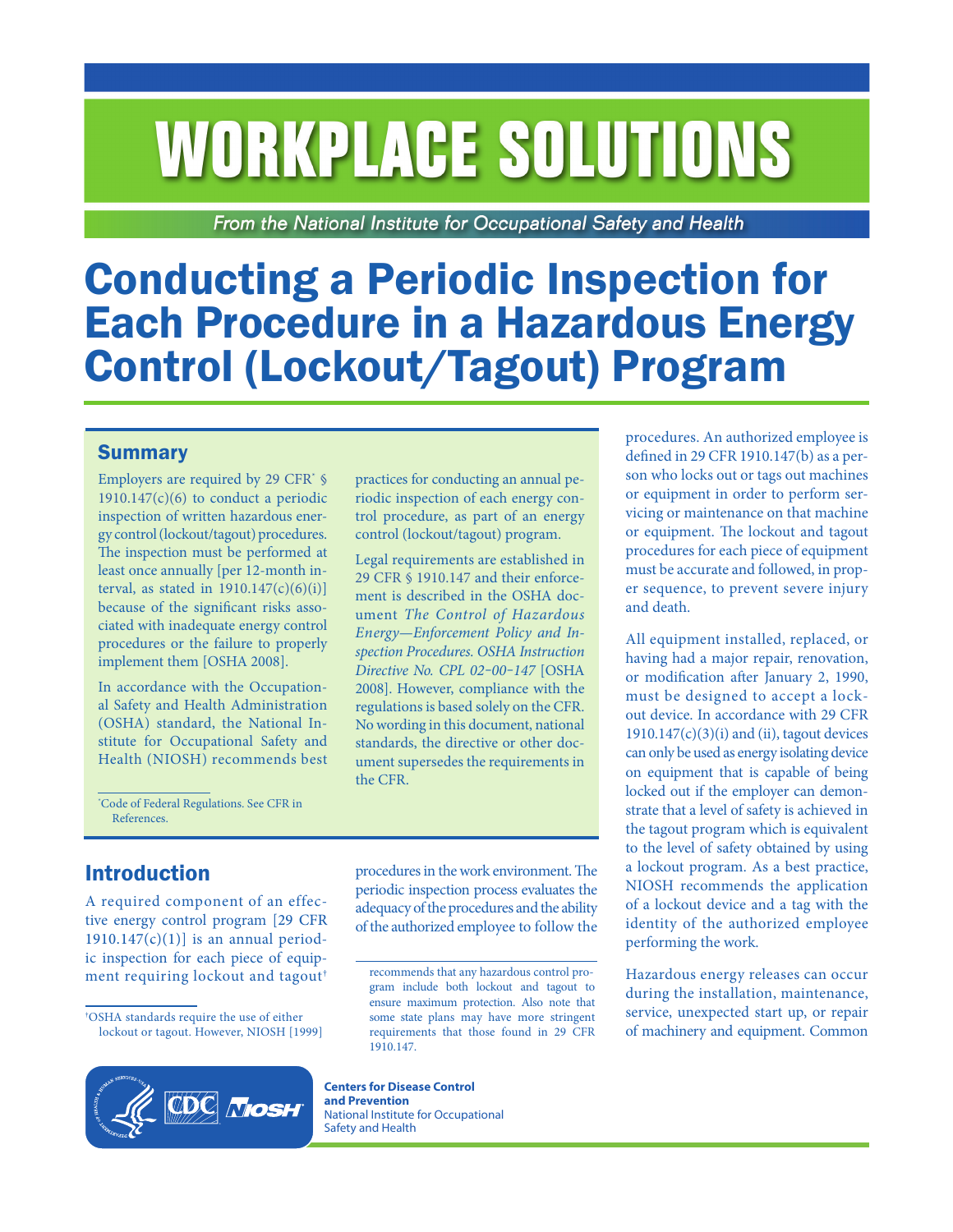

examples of stored energy sources include electrical, mechanical, hydraulic, gravity, steam, pneumatic, chemical, thermal, and gas. Workers are at risk of severe injury and death during equipment or machine maintenance and servicing if proper lockout/tagout procedures are not accurate or not followed [NIOSH 1999].

NIOSH previously recommended developing and implementing a hazardous energy control program including lockout and tagout procedures and worker training to prevent such incidents [NIOSH 1999, 2011]. This document recommends best practices for carrying out the annual periodic inspection as specified in 29 CFR 1910.147 $(c)(6)(i)$  through (ii).

# Description of Exposure

In the United States, three million workers are at risk of serious injury or death if hazardous energy control procedures (lockout/tagout) are not properly executed [OSHA n.d.]. Workers may experience serious injury or death from the unexpected startup or release of equipment/machinery containing stored energy.

From 2018 to 2020, more than 160 injuries and fatalities involving lockout and tagout of hazardous energy sources were reported in the OSHA Information System database.‡ These incidents involved electrocutions, amputations, entanglement, crushing between machine parts, and being struck by objects while employees were servicing machines or clearing jams [OSHA n.d.; 29 CFR 1910.147(a)(2)].

# Case Study 1

In cooperation with the [NIOSH Fatality Assessment and](https://www.cdc.gov/niosh/face/default.html)  [Control Evaluation \(FACE§](https://www.cdc.gov/niosh/face/default.html) ) Program, the Oregon Health & Science University [Oregon State FACE<sup>5</sup> Program 2019] investigated a fatality in which a technician was training a new employee to perform routine preventive and/or scheduled maintenance on a vertical storage machine. A roller used to support a carrier tray fell out, and the technician could not reinstall it from outside the machine. A carrier tray was removed to provide space for him to enter the unit. The technician climbed inside to lie on another carrier below the removed carrier. As the trainee cycled the machine to put the technician in a position to access and reinstall the roller, the machine malfunctioned. The technician asked the trainee to make another input to the controls. The machine advanced the technician over the top of the vertical storage unit, which had very limited space. The technician was crushed and killed.

From the investigation, contributing factors to the incident included (1) failure to apply lockout and tagout procedures, (2) inadequate knowledge of safer methods to perform the work (i.e., options to rotate carriers without power), and (3) inadequate training and communication regarding specific job hazards [Oregon State FACE Program 2019].

Investigators recommended the following:

- Periodic inspections of lockout/tagout procedures at least annually 29 CFR 1910.147(c)(6)
- Following lockout/tagout procedures to reduce the risk of hazardous movement of machines (29 CFR 1910.147)

catastrophe. The summaries provide a complete description of the incident, generally including events leading to the incident and causal factors. These summaries can be easily searched by keyword, text in the summary description, event date, and industry (SIC). Information may also be obtained for specific investigation(s), (Insp Nr). Summaries currently available include completed investigations from 1984 through 1 year earlier than today's date. Summaries for later dates are not included to provide time for OSHA staff to complete the investigation and revise the summary as necessary. Furthermore, summaries must undergo a process for screening personal information and adding keywords that may cause some additional delay in posting [OSHA n.d.].

Conducting a Periodic Inspection for Each Procedure in a Hazardous Energy Control (Lockout/Tageout) Program

2

<sup>‡</sup> Fatality and Catastrophe Investigation Summaries, (OSHA 170 form), are developed after OSHA conducts an inspection in response to a fatality or

<sup>§</sup> Investigations conducted through the FACE program allow the identification of factors that contribute to fatal injuries at work. This information is used to develop comprehensive recommendations for preventing similar deaths [NIOSH 2021].

<sup>¶</sup>Oregon has an OSHA State Plan. State Plan regulations must be at least as effective as Federal OSHA's (29 CFR 1910.147 for lockout/tagout), but they are codified according to the state's legislative practices. Oregon OSHA's lockout/tagout regulation is Rule Number 437–002–2303. Employers should check with their regulator for details if they are in a State-Plan state.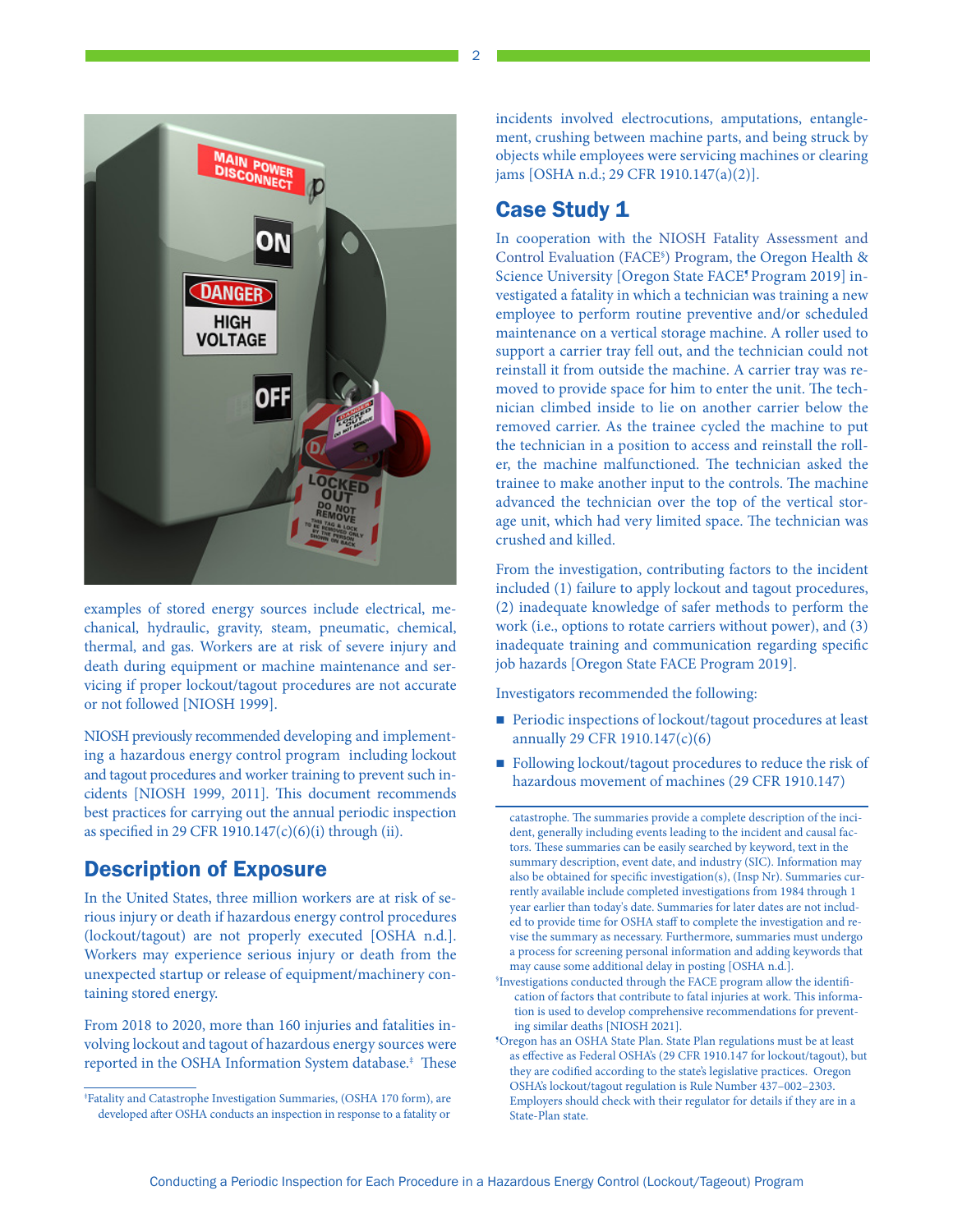- Routine assessment of job hazards and employees' knowledge of control hazards (29 CFR 1910.147)
- Regular, periodic training and communications related to on site-specific hazards (such as potential sources of hazardous energy release) and safe work practices

# Case Study 2

In cooperation with the NIOSH FACE Program, the California Department of Public Health [CA FACE\*\* 2016] investigated a fatality in which a foreman was crushed between moving parts of a baling machine while he was clearing debris out of the machine.††

Portions of the machine's moving parts, including the magazine area, were enclosed by a six-foot metal enclosure with access gates. The access gates were equipped with an interlock sensor so that the machine would shut off when the gates were opened. The hay baler was installed at the company by the manufacturer. The hay baler operator controlled the machine at a computerized panel. A bale of hay was automatically loaded onto the hay baler, to be resized. The bales were compressed, tied, weighed, and removed for storage and shipment. A magazine kicker arm moved the hay bale to an area for pickup after it had been compressed and tied. The baling machine used electrical and hydraulic energy to operate (a multi-energy source piece of equipment).

Before the incident, the victim told the machine operator that he was going to clean the baler with compressed air. The victim likely entered the magazine area through the access gate. It is not known whether the victim disabled the interlock sensor so the machine would not shut off when he opened the gate. The machine operator stated that he was at the control panel at the time of the incident; he was not aware that the victim was in the magazine area. A forklift operator noticed the victim in the magazine area between the kicker arm and the magazine frame. The kicker arm was manually operated to release the victim. The machine did not shut down at the time of the incident. The victim was transported to a hospital where he died from his injuries.

The company had not developed or implemented a written hazardous energy control program including specific procedures for locking out equipment to include the hay bal-

ing machine. Specific written procedural steps for shutting down, isolating, blocking, and securing machines or equipment to control hazardous energy are required for equipment that has multiple sources of energy. The California FACE investigator recommended developing and implementing a comprehensive hazardous energy control program including lockout/tagout procedures and training [CA FACE 2016].

# Recommendations for Best Practices in Implementation

The periodic inspection is an audit/evaluation that provides a vital measure for worker safety by ensuring that proper lockout and tagout sequence is performed on each specific piece of equipment and that the written procedure is accurate. The following are best practices for implementing the legal requirement for an annual inspection.

#### *General Information*

- At a minimum, the periodic inspection process must contain two components:
	- an inspection of each energy control procedure and
	- a review of each authorized employee's responsibilities under the energy control procedure being inspected [OSHA 2008].
- $\blacksquare$  The goal of the periodic inspection is to
	- verify that the procedures are adequate by ensuring that all energy sources are identified and controlled, de-energized, or otherwise made safe,
	- verify that the procedures are being properly applied,
	- ensure that the employees involved are familiar with their responsibilities,
	- ensure that the employees maintain proficiency in the energy control procedures that they are (individually) responsible for [OSHA 2008], and
	- identify inaccuracies and deficiencies to correct them.
- $\blacksquare$  The periodic inspection process will ascertain whether
	- the steps in the written procedures are being followed,
	- the employees know how to follow the written procedures, and
	- the written procedures provide the necessary protections [OSHA 2008]

<sup>\*\*</sup>California has an OSHA State Plan. State Plan regulations must be at least as effective as Federal OSHA's ([29 CFR 1910.147](https://www.osha.gov/laws-regs/regulations/standardnumber/1910/1910.147) for lockout/tagout or [29 CFR 1928.57](https://www.osha.gov/laws-regs/regulations/standardnumber/1928/1928.57) Guarding of farm field equipment, farmstead equipment, and cotton gins), but they are codified according to the state's legislative practices. Cal OSHA's lockout/tagout regulation is Title 8 § 3314. Employers should check with their regulator for details if they are in a State-Plan state.

<sup>††29</sup> CFR 1910.147 doesn't specifically apply to agriculture or construction, but this case study is included here as an example of (1) equipment with multiple sources of energy and (2) the need for hazardous energy control procedures that demonstrate good safety practices.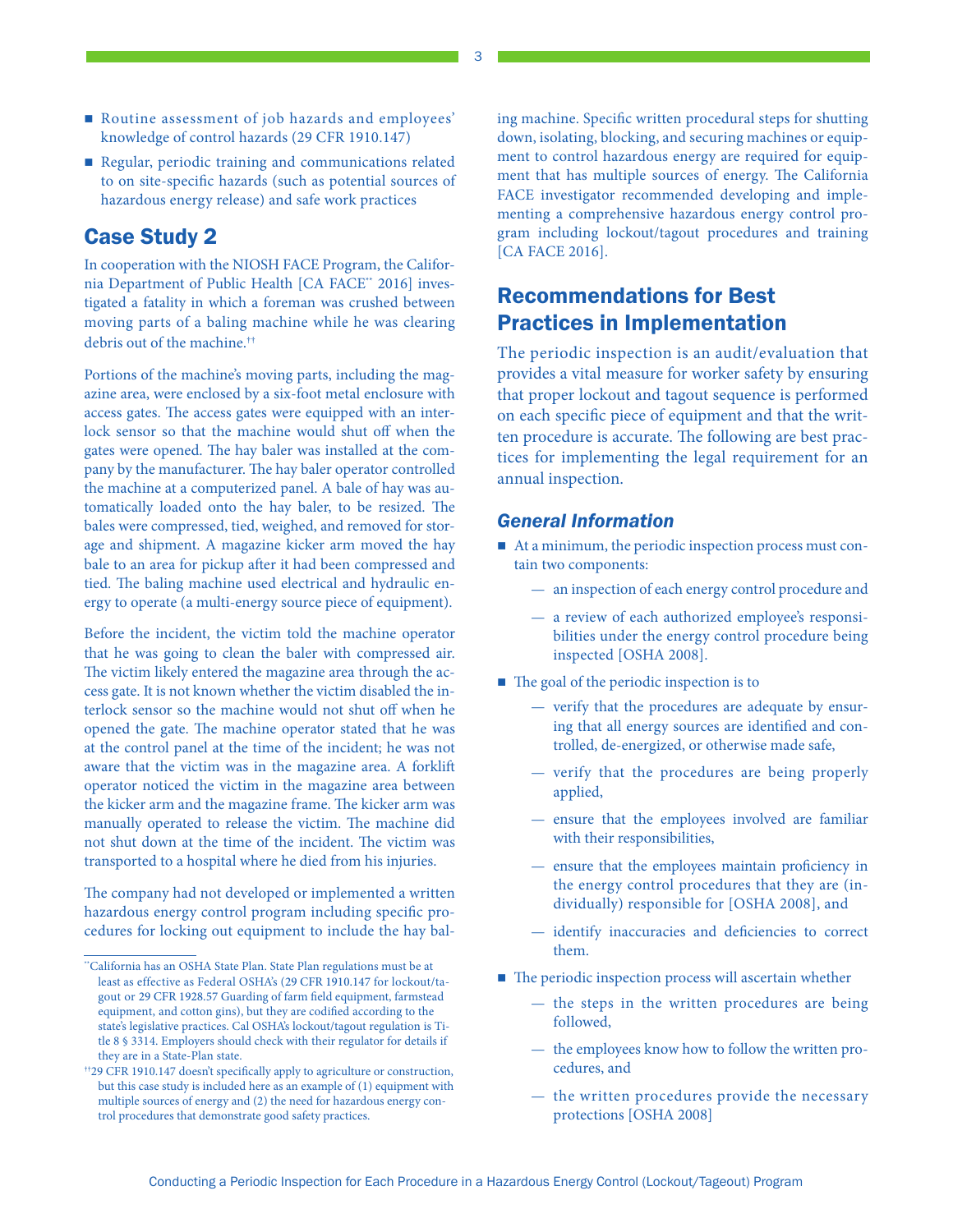■ Energy control procedures used less frequently than once annually (per 12-month interval) must be inspected only when used [OSHA 2008].

#### *Inspection*

- $\blacksquare$  The annual periodic inspection may be achieved through planned visual observations, random audits, or plant safety tours [OSHA 2008].
- A periodic inspection must include a demonstration of the procedures and must be performed while the authorized employee performs service/maintenance on machine/equipment [OSHA 2008].
- Each energy control procedure must be separately inspected to ensure that the procedure is adequate and is properly implemented by the authorized employee [OSHA 2008].
- **Employers must certify that the inspections were per**formed. The certification must specify the following [OSHA 2008]:
	- The machine/equipment on which the energy control procedure was used
	- The date of the inspection
	- The name(s) of the employee(s) included in the periodic inspection
	- The name(s) of the inspector(s).

#### *Equipment that Requires Written Procedures*

- As outlined in 29 CFR § 1910.147, procedures shall be developed, documented, and used for the control of hazardous energy when **ANY** of the following elements exist:
	- The machine or equipment has the potential for stored or residual energy or re-accumulation of stored energy after shutdown.
	- The machine or equipment has a single energy source that is not readily identifiable or capable of being isolated. (Example: An electrical knife switch disconnect, that is not labeled and is located away from the equipment in a motor [mechanical] control center room or other location, would not be readily identifiable.)
	- The isolation and locking out of that energy source does not completely deenergize and deactivate the machine or equipment.
	- The machine or equipment is not isolated from that energy source and is not locked out during servicing or maintenance.
	- A single lockout device will not achieve a lockedout condition.
- The lockout device is not under the exclusive control of the authorized employee performing the servicing or maintenance.
- The servicing or maintenance creates hazards for other employees.
- The employer has had an incident involving the unexpected activation or re-energization of the machine or equipment during servicing or maintenance.

#### *Written Energy Control Procedures*

- Written energy control procedures should contain elements such as
	- the scope of the procedures,
	- the intended purpose,
	- the names of authorized personnel,
	- rules for shift change, transfer of locks, etc., and
	- specific methods used to control hazardous energy.

#### *Grouping Equipment*

- An employer can group equipment-specific lockout/ tagout procedures into one procedure to comply with the standard [OSHA 2008].
- If equipment is categorized into the same group, the equipment/machinery must have a similar type, energy source, or energy control measures [OSHA 2008].
- A grouping of individual procedures would be considered one procedure for periodic inspection purposes [OSHA 2008].
- If there are variations in the type, energy source, or energy control methods, it is recommended that specific, individualized procedures be developed [OSHA 2008].
- $\blacksquare$  The employer should verify that the energy control procedure has not changed in a manner that is no longer covered by the group procedure.

#### *Inspector/Authorized Employee*

- The inspector must be a lockout/tagout-authorized employee who is knowledgeable and is NOT currently performing lockout/tagout on the energy control procedure actively being inspected. The inspector cannot implement any part of the procedure during the inspection.
- The inspector must observe the implementation of the energy control (lockout/tagout) procedure for the equipment/machine being evaluated and talk with at least one authorized employee who is implementing the procedure, to ensure the employee understands the procedure [OSHA 2008].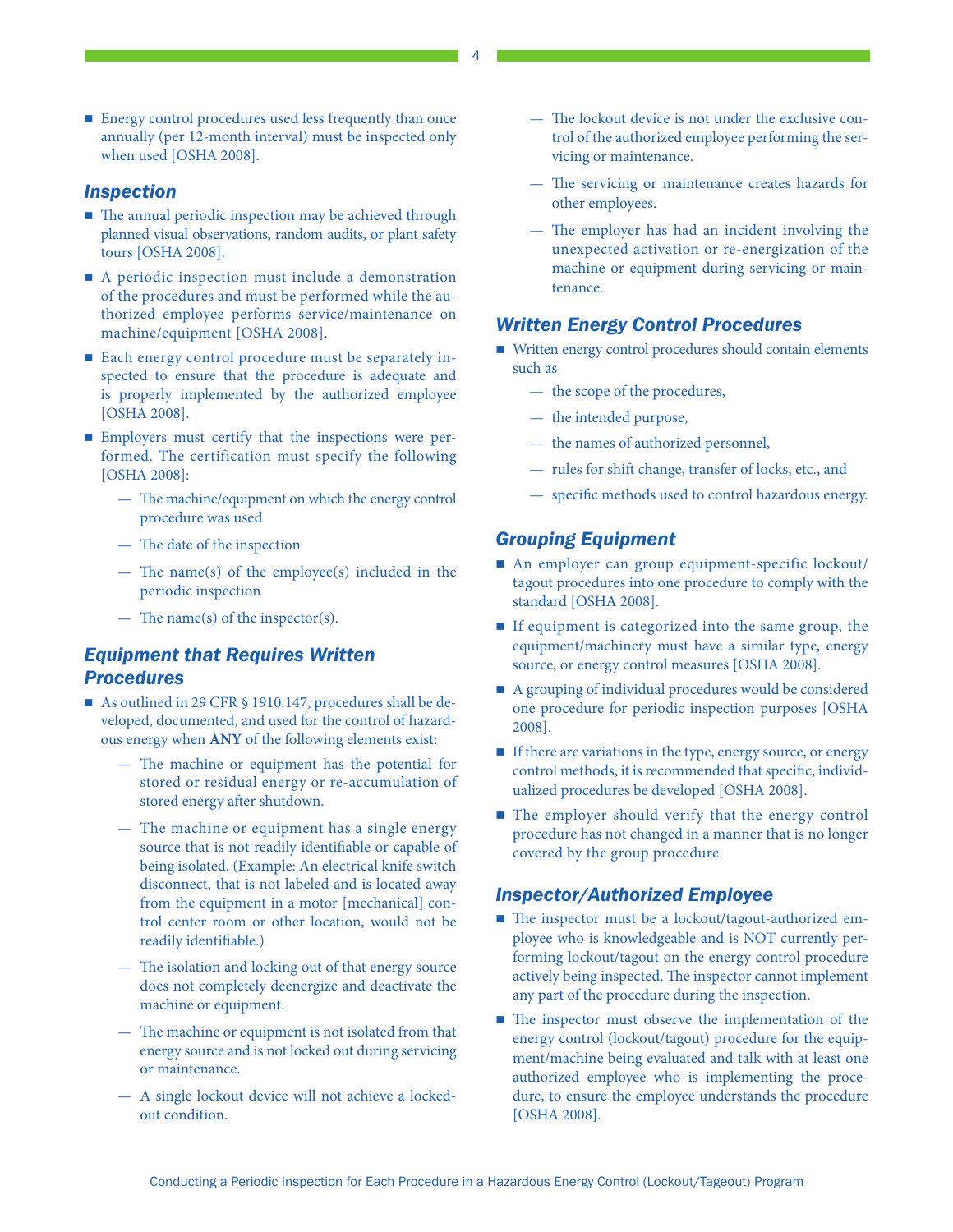■ The inspector can either observe a representative number of employees implementing the procedure on the equipment or talk with all other authorized employees who implement the procedure, even though they may not be observed implementing the procedure.‡‡

#### *Training*

- If the periodic inspection process reveals deviations from the written procedures or inadequacies in an employee's knowledge of the procedures, the employee must be retrained [OSHA 2008].
- Adequate and thorough retraining must be conducted to expand the employee's knowledge of the procedures and to ensure the employee is capable of fully implementing the procedures in the appropriate sequence.

# Acknowledgments

This document was prepared by Sarah Hughes, Division of Science Integration (DSI); Jeffrey Funke, Division of Safety Research; and Susan Afanuh (DSI), NIOSH.

# Suggested Citation

NIOSH [2021]. Conducting a periodic inspection for each procedure in a hazardous energy control (lockout/tagout) program. By Hughes S, Funke J, Afanuh S. Cincinnati, OH: U.S. Department of Health and Human Services, Centers for Disease Control and Prevention, National Institute for Occupational Safety and Health, DHHS (NIOSH) Publication No. 2022-106, <https://doi.org/10.26616/NIOSHPUB2022106>.

#### References

- CA FACE [2016]. A foreman dies when he is crushed in a hay baling machine. Richmond, CA: California FACE Program, California Department of Public Health, Occupational Health Branch, Case Report 16CA002. [FACE Program:](https://www.cdc.gov/niosh/face/stateface/ca/16ca002.html) [California Case Report 16CA002 | NIOSH | CDC.](https://www.cdc.gov/niosh/face/stateface/ca/16ca002.html)
- #The OSHA [2008]. Compliance Directive indicates a representative number is typically defined as 25% of the LO/TO-authorized employees.
- CFR. Code of Federal regulations. Washington, DC: U.S. Government Printing Office, Office of the Federal Register.
- NIOSH [1999]. Preventing worker deaths from uncontrolled release of electrical, mechanical, and other types of hazardous energy. NIOSH Alert. Cincinnati, OH: U.S. Department of Health and Human Services, Centers for Disease Control and Prevention, National Institute for Occupational Safety and Health, [https://www.cdc.gov/niosh/docs/99–](https://www.cdc.gov/niosh/docs/99-110/pdfs/99-110.pdf?id=10.26616/NIOSHPUB99110) [110/pdfs/99–110.pdf?id=10.26616/NIOSHPUB99110.](https://www.cdc.gov/niosh/docs/99-110/pdfs/99-110.pdf?id=10.26616/NIOSHPUB99110)
- NIOSH [2011]. Using lockout and tagout procedures to prevent injury and death during machine maintenance. Workplace Solutions. Cincinnati, OH: U.S. Department of Health and Human Services, Centers for Disease Control and Prevention, National Institute for Occupational Safety and Health, [https://www.cdc.gov/niosh/docs/wp–solu](https://www.cdc.gov/niosh/docs/wp-solutions/2011-156/pdfs/2011-156.pdf?id=10.26616/NIOSHPUB2011156 )[tions/2011–156/pdfs/2011–156.pdf?id=10.26616/NIOSH-](https://www.cdc.gov/niosh/docs/wp-solutions/2011-156/pdfs/2011-156.pdf?id=10.26616/NIOSHPUB2011156 )[PUB2011156.](https://www.cdc.gov/niosh/docs/wp-solutions/2011-156/pdfs/2011-156.pdf?id=10.26616/NIOSHPUB2011156 )
- NIOSH [2021]. Fatality Assessment and Control Evaluation (FACE) Program. Cincinnati, OH: U.S. Department of Health and Human Services, Centers for Disease Control and Prevention, National Institute for Occupational Safety and Health, [https://www.cdc.gov/niosh/face/default.html.](https://www.cdc.gov/niosh/face/default.html)
- Oregon State FACE Program [2019]. Maintenance mechanic crushed working inside of a vertical storage machine. Portland, OR: Oregon Institute of Occupational Health Sciences, Oregon Health and Science University, Report No. 2017– 22–1, [https://www.cdc.gov/niosh/face/stateface/or/17or022.](https://www.cdc.gov/niosh/face/stateface/or/17or022.html) [html.](https://www.cdc.gov/niosh/face/stateface/or/17or022.html)
- OSHA [2008]. The control of hazardous energy–enforcement policy and inspection procedures. OSHA Instruction. Washington, DC: U.S. Department of Labor, Occupational Safety and Health Administration, Directive No. CPL 02-00-147, [https://www.osha.gov/sites/default/files/](https://www.osha.gov/sites/default/files/enforcement/directives/CPL_02-00-147.pdf) [enforcement/directives/CPL\\_02-00-147.pdf](https://www.osha.gov/sites/default/files/enforcement/directives/CPL_02-00-147.pdf).
- OSHA [no date]. Fatality and catastrophe investigation summaries. Washington, DC: U.S. Department of Labor, Occupational Safety and Health Administration, [https://www.](https://www.osha.gov/pls/imis/accidentsearch.html) [osha.gov/pls/imis/accidentsearch.html](https://www.osha.gov/pls/imis/accidentsearch.html).